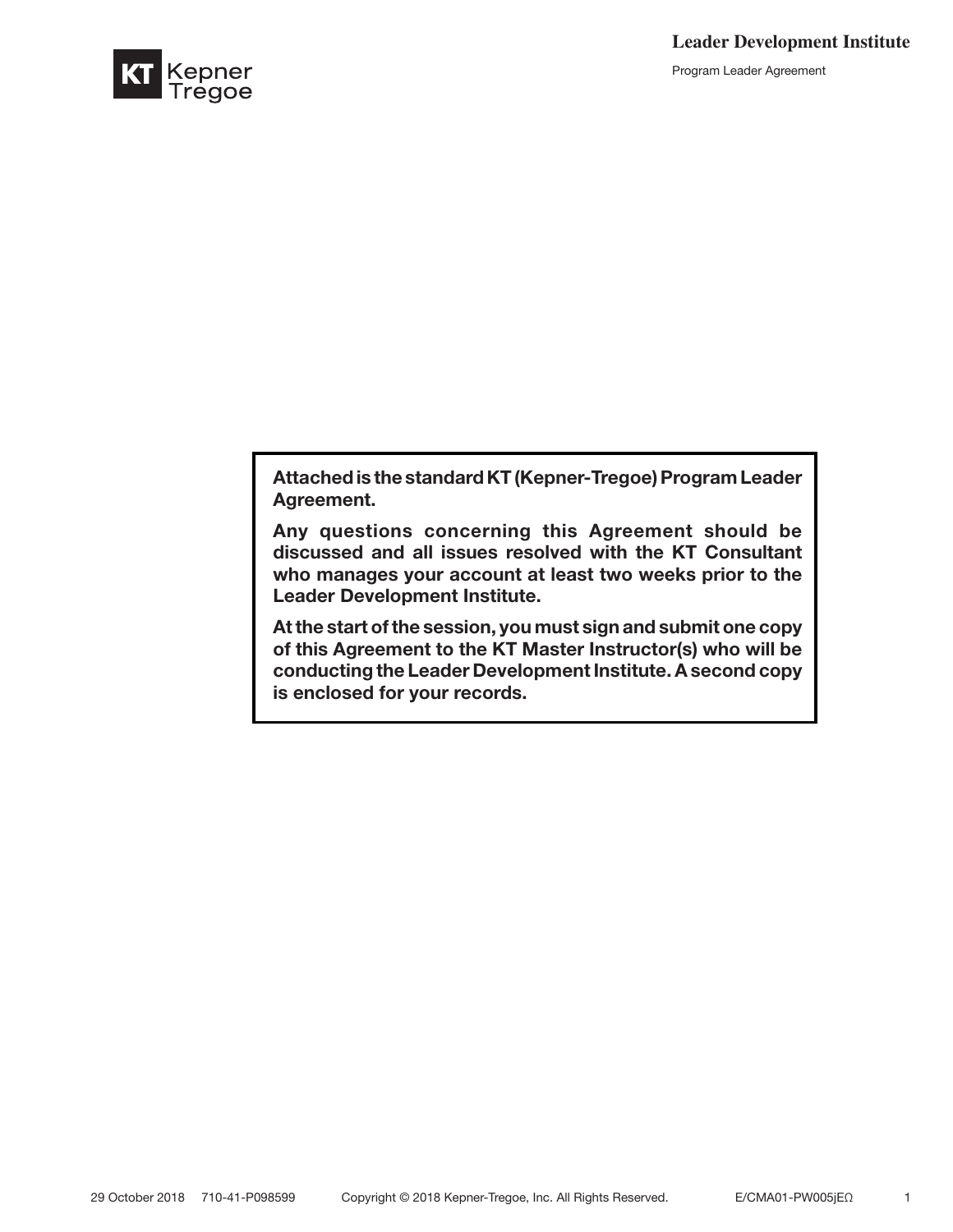

## KT Program Leader Agreement

- 1. Upon your satisfactory completion of the Kepner-Tregoe, Inc. Program(s) for which you are being trained, and which are listed at the end of this Agreement (the "KT Program(s)"), Kepner-Tregoe, Inc. ("KT") will certify and license you to use KT copyrighted program materials and the concepts, specialized teaching techniques and methods which KT has developed. This certification and license will be granted to you for the sole purpose of conducting the KT Program(s) for other employees of your employer. This Agreement shall also apply to any other KT Programs for which you may become certified in the future.
- 2. You agree that, in order to maintain the quality and consistency of the KT Program(s), you will conduct the KT Program(s) in compliance with the program outlines that are furnished to you from time to time by KT.
- 3. You agree that only KT approved observers may observe a KT Program that you are conducting.
- 4. Should reports of individual performance be furnished to your employer, KT takes no responsibility with respect to, and disclaims all liability relating to, such individual performance report(s).
- 5. You agree to use your best efforts to protect and preserve the quality and uniqueness of the KT Program(s). Accordingly, no one will assist you in conducting any KT Program unless such person has been certified by KT to conduct such a Program. You agree not to reproduce or reuse any part of the KT copyrighted program materials, regardless of the media, whether printed, electronic, or other in which the material is presented. You also agree not to modify or rewrite such material or use any KT computer program or the data contained therein except for the purpose of conducting an approved KT Program. You acknowledge that your use of such materials is solely for the purpose of conducting authorized KT Program(s) for your employer. You further agree to destroy all used case materials immediately after their use.
- 6. All KT Leader Development Institute instructional materials and all other instructional materials furnished you by KT are loaned for limited purposes only and remain the property of KT. All such materials are to be returned to Kepner-Tregoe upon request, and in all events, upon termination of this agreement. Neither the instructional materials nor the information contained therein may be reproduced, used by or disclosed to any persons without written consent of KT.
- 7. You agree that KT may audit any KT Program conducted by you, and that if, in the opinion of KT, you require additional training to maintain KT standards of quality, your certificate and license will be suspended until such training takes place. In no event can you maintain certification and the license if you do not conduct at least one KT Program during a period of twelve months.